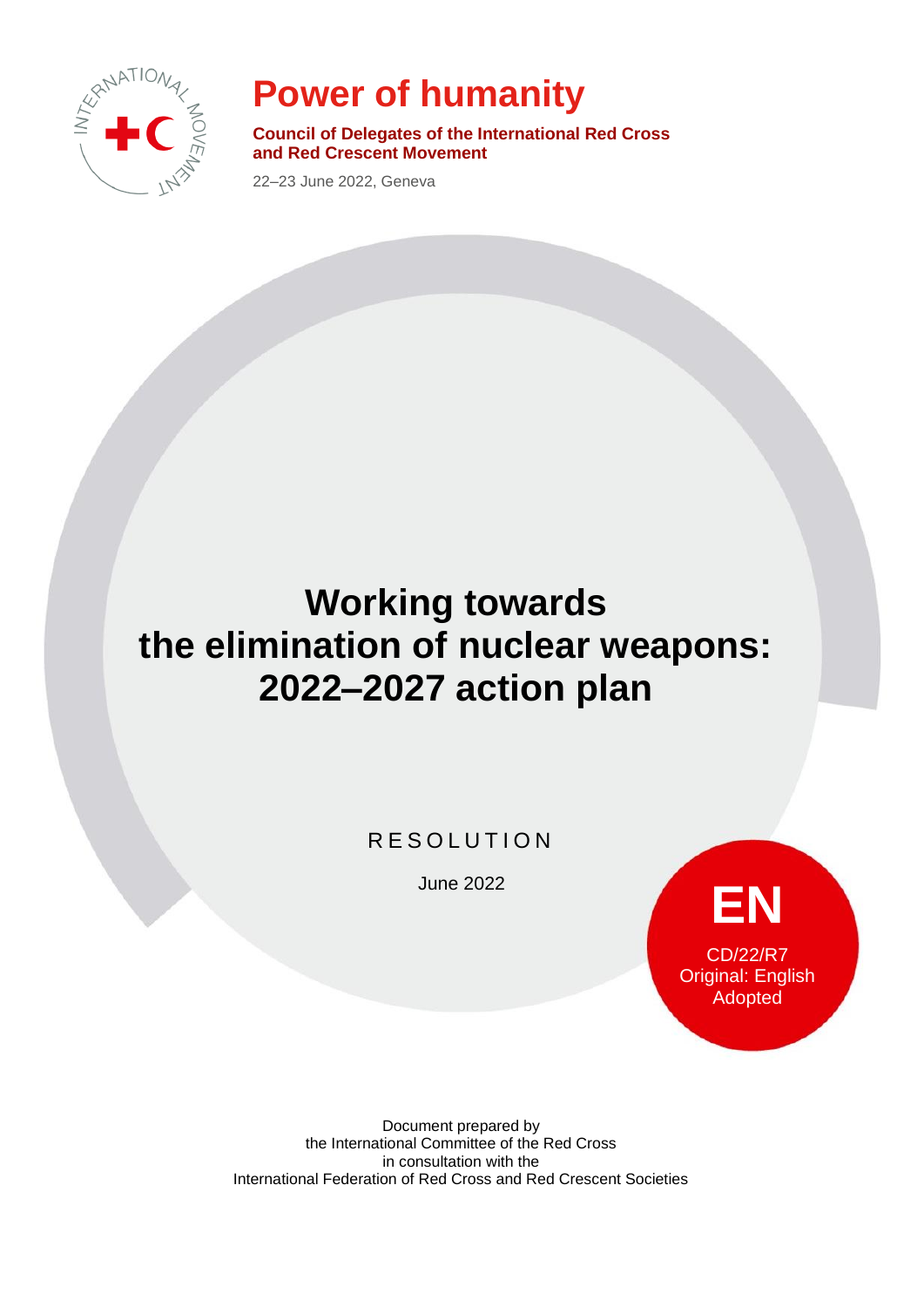## **Working towards the elimination of nuclear weapons: 2022–2027 action plan**

The Council of Delegates,

*reiterating* its long-standing and deep concern about the catastrophic humanitarian and environmental consequences of any use of nuclear weapons, and about the lack of any adequate humanitarian response capacity in the event of their use, and the humanitarian imperative to ensure that nuclear weapons are never again used and to prohibit and eliminate them,

*stressing* that it is extremely doubtful that nuclear weapons could ever be used in accordance with the principles and rules of international humanitarian law, and that all States must pursue negotiations with a view to achieving the complete elimination of nuclear weapons, pursuant to their obligations under international law, and *noting* that the Treaty on the Prohibition of Nuclear Weapons (TPNW) prohibits the use and threat to use nuclear weapons and reaffirms that any use of nuclear weapons would be abhorrent to the principles of humanity and the dictates of public conscience,

*condemning* any threats to use nuclear weapons and *expressing* deep alarm about the trend towards a new nuclear arms race and the growing risk that nuclear weapons will be used again with intent or by miscalculation or accident, as shown by the growing tensions between nuclear-armed States and their allies; the development of new types of nuclear weapons; the new and expanded roles of nuclear weapons in military plans, doctrines and concepts; and the increasing vulnerability of nuclear command, control and communication networks to cyberattacks,

*welcoming* the adoption of the TPNW and its entry into force in 2021 as a significant milestone towards a world free from nuclear weapons, and the key role played by the International Red Cross and Red Crescent Movement (Movement) in reaching it, and *underscoring* that the TPNW and other nuclear weapons agreements, notably the Treaty on the Non-Proliferation of Nuclear Weapons, the Comprehensive Nuclear-Test-Ban Treaty, and regional treaties establishing nuclear-weapon-free zones, are mutually reinforcing instruments of international law that all seek to achieve the goal of a world without nuclear weapons,

*seizing with determination and urgency* the unique opportunities provided by the entry into force of the TPNW to ensure that it ushers in a new era for nuclear disarmament and nuclear non-proliferation, by comprehensively prohibiting nuclear weapons on the basis of international humanitarian law and by providing a further disincentive for their proliferation and new pathways for their elimination,

*recalling* its 2011 appeal to all States "to ensure that nuclear weapons are never again used, regardless of their views on the legality of such weapons" and "to pursue in good faith and conclude with urgency and determination negotiations to prohibit the use of and completely eliminate nuclear weapons through a legally binding international agreement, based on existing commitments and international obligations", and the other positions and actions called for in Resolution 1 of the 2011 Council of Delegates, in Resolution 1 of the 2013 Council of Delegates, and in Resolution 4 of the 2017 Council of Delegates, and *commending* the efforts of the components of the Movement to implement these resolutions at the national and international levels,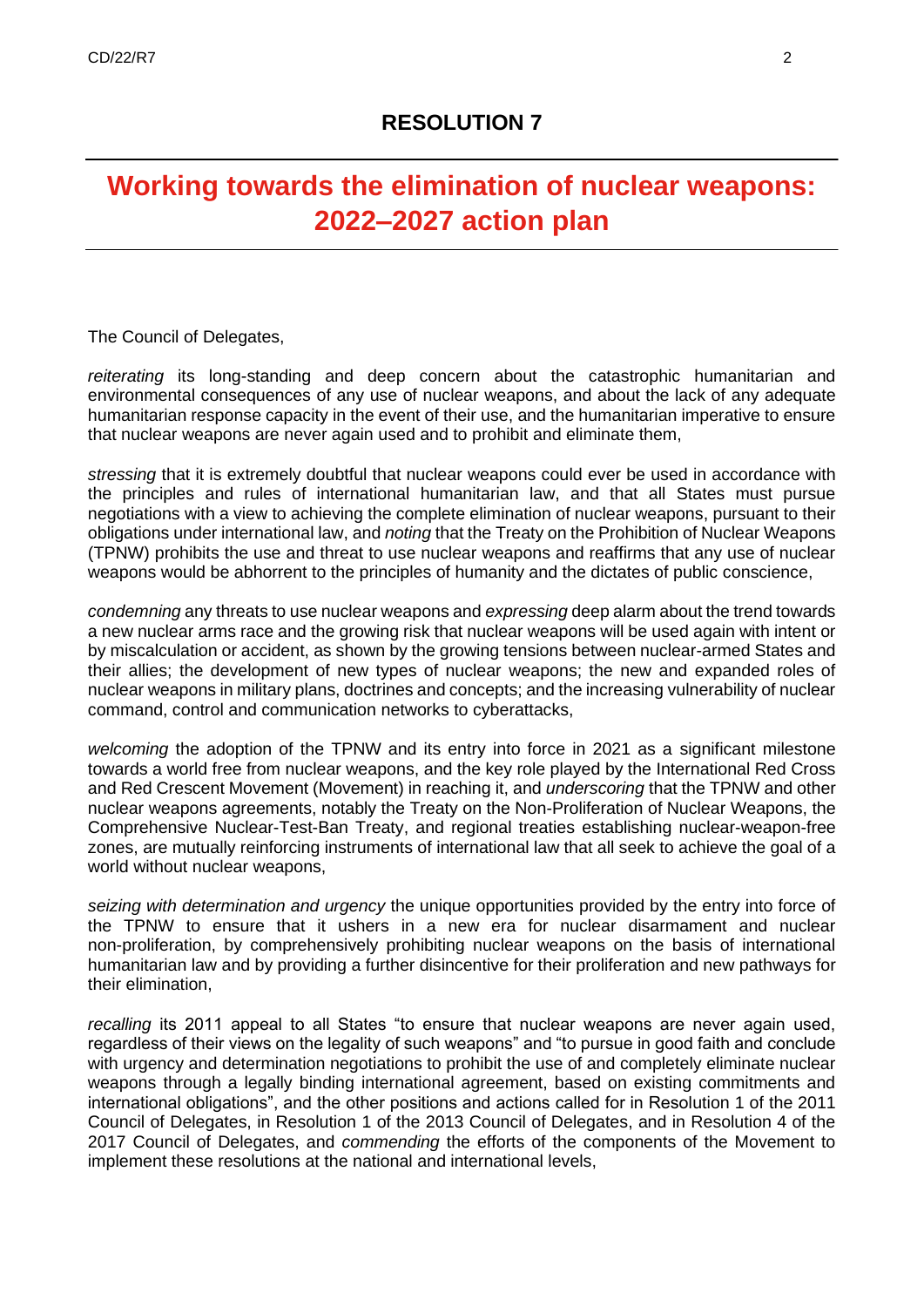- 1. *adopts* the 2022–2027 Action Plan on the Non-Use, Prohibition and Elimination of Nuclear Weapons (2022–2027 action plan);
- 2. *urges* all components of the Movement to implement the 2022–2027 action plan, to the extent feasible, in particular by promoting and supporting the implementation by States of effective risk-reduction measures, and universal adherence to and full implementation of the TPNW as well as other mutually reinforcing instruments of international law that seek to achieve the goal of a world without nuclear weapons, including the Treaty on the Non-Proliferation of Nuclear Weapons, the Comprehensive Nuclear-Test-Ban Treaty, and regional treaties establishing nuclear-weapon-free zones;
- 3. *invites* the International Committee of the Red Cross and other Movement components to support the implementation of the 2022–2027 action plan and to report, as necessary, to the sessions of the Council of Delegates on the progress made on the implementation of the resolution;
- 4. *calls on* all States that have not yet done so to promptly sign, ratify or accede to and faithfully implement the TPNW, the Nuclear Non-Proliferation Treaty, the Comprehensive Nuclear-Test-Ban Treaty and regional treaties establishing nuclear-weapon-free zones;
- 5. *calls on* all States, until nuclear weapons are completely eliminated, to take effective measures to prevent the proliferation of nuclear weapons and ensure that these weapons are never again used, and *calls in particular on* States possessing nuclear weapons and States associated with nuclear weapons to take effective measures to reduce the risk of use of nuclear weapons, in accordance with their international obligations and commitments;
- 6. *also calls on* all States to ensure their policies, military doctrines, legal regulations and diplomatic disarmament efforts duly consider the catastrophic humanitarian consequences of nuclear weapons, and the continued risk for humanity posed by the possibility that nuclear weapons could be used, and to take measures to deepen their understanding of the impact of the use of nuclear weapons.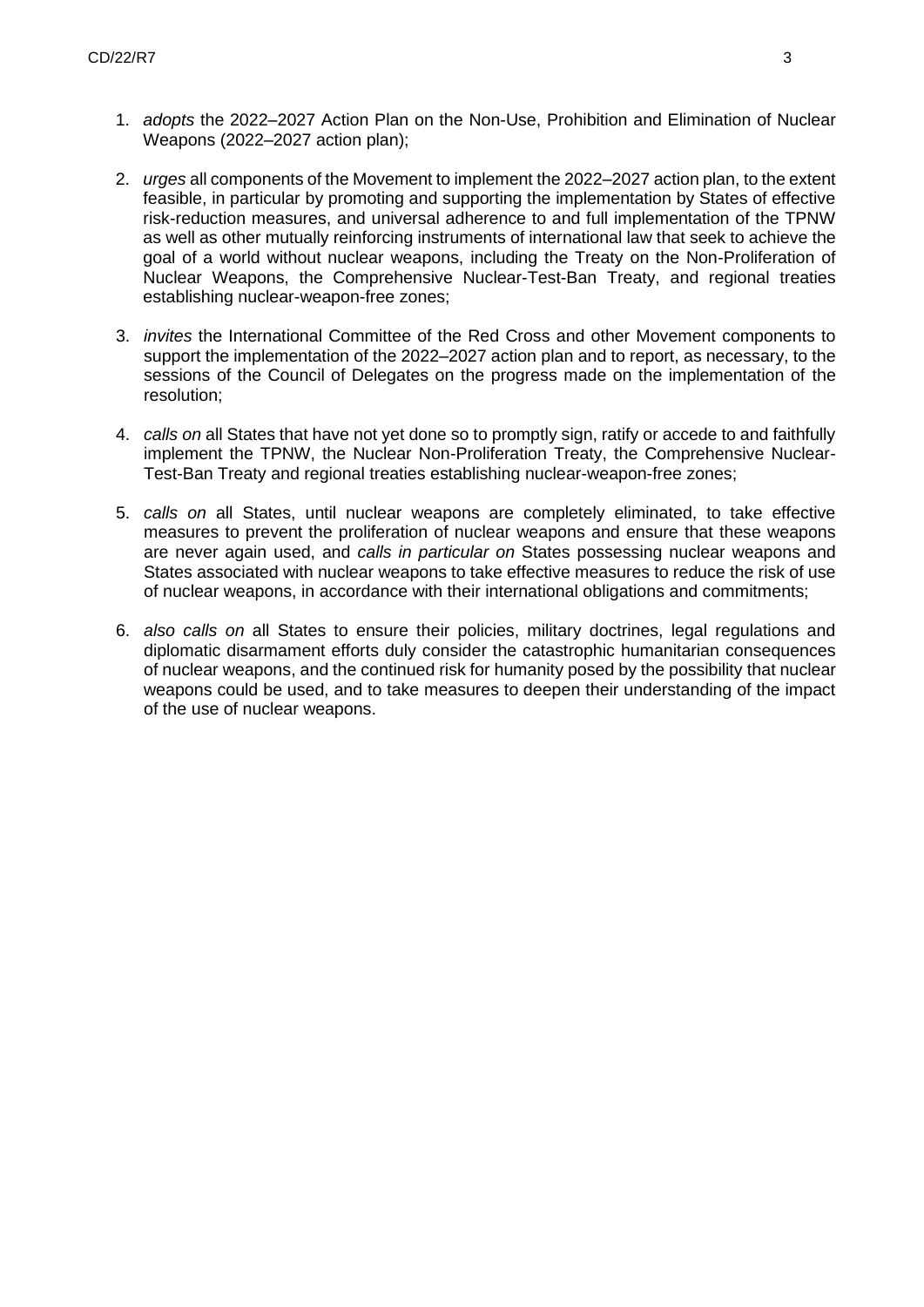## **2022–2027 Action Plan on the Non-Use, Prohibition and Elimination of Nuclear Weapons**

The International Red Cross and Red Crescent Movement (Movement) has been calling for the prohibition and elimination of nuclear weapons since 1945. This call was first driven by the unspeakable suffering and devastation caused by the atomic bombings of Hiroshima and Nagasaki, which the Japanese Red Cross Society and the International Committee of the Red Cross (ICRC) witnessed first-hand while attempting to bring relief to the dying and injured.

In July 2017, 122 States responded to the call by adopting the landmark Treaty on the Prohibition of Nuclear Weapons (TPNW). The process to develop this treaty was driven by the compelling evidence of the massive scale of the suffering that any use of nuclear weapons would cause, in terms of the immediate and long-term effects on people, societies, health-care systems and the environment. On 22 January 2021, the TPNW entered into force as a new instrument of international law. This development marks a significant milestone towards a world free from nuclear weapons, and the Movement played a key role in reaching it.

While the entry into force of the TPNW marks a historic turning point, the risk of use of these weapons – whether with intent or by miscalculation or accident – has increased in recent years to levels not seen since the Cold War. This deeply concerning development adds urgency to the Movement's efforts to urge States to prohibit and eliminate nuclear weapons: given their catastrophic humanitarian consequences, any risk of use of nuclear weapons is unacceptable.

This action plan and the activities laid out in it are informed by the Movement's long-standing efforts to place the catastrophic humanitarian consequences of nuclear weapons, the rules and principles of international humanitarian law (IHL), and the interests of humanity at the centre of the nuclear weapons debate. Through this plan, the components of the Movement are committing to sustaining their global action based on commitments made in Resolutions 1 of the 2011 and 2013 Councils of Delegates and Resolution 4 of the 2017 Council of Delegates, to the extent feasible according to their specific capacities.

This action plan builds upon the success of the Action Plan on the Non-Use, Prohibition and Elimination of Nuclear Weapons 2018–2021 and, bearing in mind other key humanitarian diplomacy objectives, aims to:

- promote adherence to and full implementation, by all States, of the TPNW, the Nuclear Non-Proliferation Treaty (NPT), the Comprehensive Nuclear-Test-Ban Treaty and, as applicable, regional treaties establishing nuclear weapon-free zones
- further raise awareness of the incalculable human suffering, including the gendered impacts, that can be expected to result from any use of nuclear weapons, and of the lack of any adequate humanitarian response capacity to meet the needs of victims in the event of such use
- raise awareness of the high and increasing risk of use of nuclear weapons, and promote concrete measures by all States to reduce this risk and work towards the ultimate elimination of nuclear weapons to ensure that they are never used again
- promote a better understanding, in particular among young people, of the experiences of survivors of past atomic bombings (*hibakusha*) and nuclear testing, and of the humanitarian, environmental and development implications of any use of nuclear weapons, so that future generations will remain committed to continuing efforts to ensure that nuclear weapons are never used again and are completely eliminated.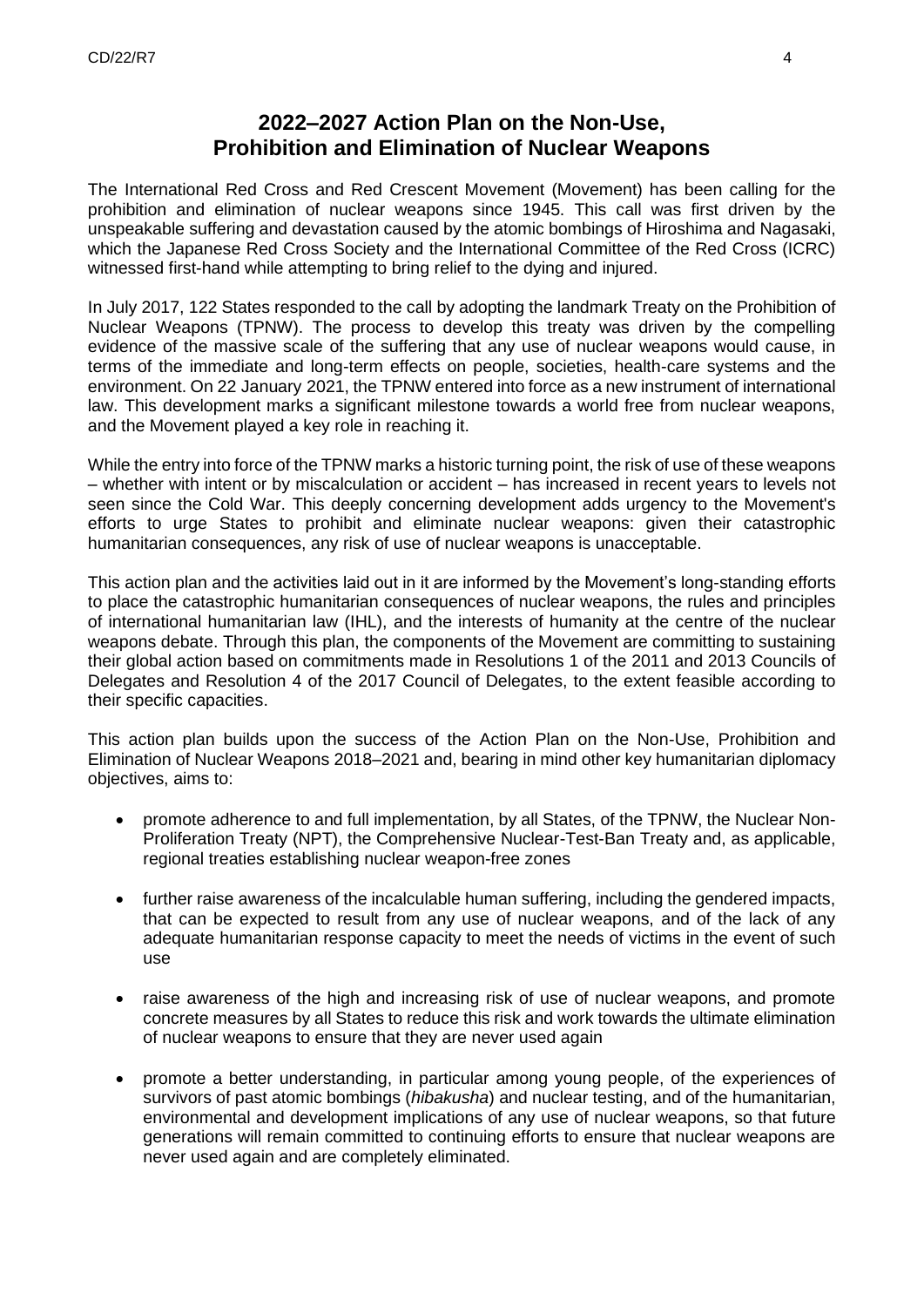### **A. National-level commitments**

All the components of the Movement commit to doing the following, to the extent feasible according to their specific capacities, mandate, and circumstances, including their specific societal and political contexts and considering the auxiliary role of National Red Cross and Red Crescent Societies (National Societies) to public authorities in the humanitarian field.

1. In States that were involved in the TPNW negotiations<sup>1</sup>

- a) Ensure that these States, if they have not already done so, sign the TPNW as soon as possible, and promote, through contact with government officials and parliamentarians and through public communications, these States' rapid ratification of or accession to the TPNW
- b) Promote the early adoption of national legislation, policies and other measures to ensure full implementation of the TPNW, notably the obligation to provide assistance to victims, remediate contaminated environments and impose penal sanctions to prevent and suppress any activity prohibited to a State Party under the TPNW
- c) Urge these States to encourage States not party to sign and ratify or accede to the TPNW, and to encourage States associated with nuclear weapons to adopt measures to reduce the risk of nuclear-weapon use with intent or by miscalculation or accident
- d) Support these States' preparations for and participation in the meetings of States party to the TPNW
- 2. In States that were not involved in the TPNW negotiations<sup>2</sup>
	- a) Encourage these States to become party to the TPNW, and, until they do, urge them to adopt planning, policy and military practices that will not undermine the TPNW and to attend the meetings of the TPNW as observers
	- b) Urge States associated with nuclear weapons to adopt all necessary measures to reduce the risk of nuclear-weapon use with intent or by miscalculation or accident, based on the States' existing international commitments, including the action plan of the 2010 Review Conference of the Parties to the NPT, and as applicable, the 3 January 2022 Joint Statement of the Leaders of the Five Nuclear-Weapon States on Preventing Nuclear War and Avoiding Arms Races
	- c) Urge these States to adopt policies, military doctrines, diplomatic efforts and legal regulations that duly consider the catastrophic humanitarian consequences that any use of nuclear weapons would have, and the deep concern about the continued risk for humanity posed by the possibility that nuclear weapons could be used
	- d) Urge States associated with but not in possession of nuclear weapons to engage in dialogue with nuclear-weapon States on steps that will diminish the role and significance of nuclear weapons in all military and security concepts, doctrines and policies
	- e) Promote further deep reductions in nuclear-weapon arsenals in accordance with longstanding legal obligations and existing commitments, including the action plan of the 2010 Review Conference of the Parties to the NPT

<sup>&</sup>lt;sup>1</sup> Se[e https://www.un.org/disarmament/tpnw/participants.html](https://www.un.org/disarmament/tpnw/participants.html) for a list of the States that were involved in the TPNW negotiations.

<sup>2</sup> All other States. See previous footnote.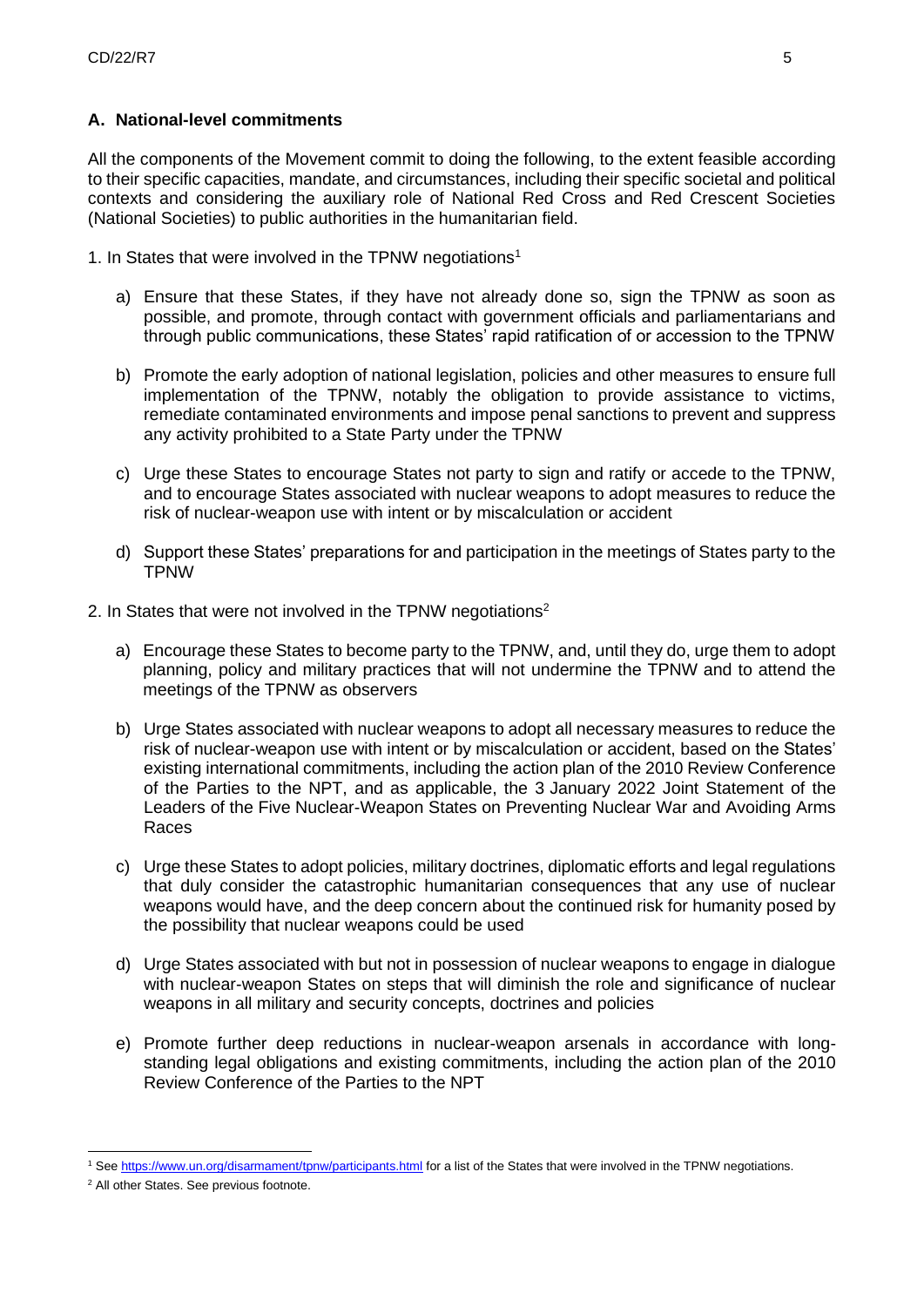- f) Without prejudice to efforts aimed at reducing the risk of accidents, urge States to cease any efforts at modernizing their nuclear arsenals, including efforts to develop novel nuclear weapons with seemingly more utilizable capabilities
- g) Encourage States possessing nuclear weapons and States associated with nuclear weapons to deepen their dialogue with States involved in the TPNW negotiations to promote greater common understanding and synergies to help progress towards achieving the shared goal of the elimination of nuclear weapons
- 3. In all States
	- a) Support and participate in the Movement's global humanitarian advocacy efforts on nuclear weapons and cooperate with the ICRC, the International Federation of Red Cross and Red Crescent Societies (IFRC) and other National Societies in this effort
	- b) Further increase the role and visibility of National Societies in communicating about the current risks and opportunities regarding nuclear weapons
	- c) Scale up outreach to young people to raise awareness of the humanitarian consequences of nuclear weapons and to promote their active involvement in support of Movement objectives
	- d) Continue to invite youth sections of National Societies to consider supporting the organization of regional Red Cross and Red Crescent youth conferences on nuclear weapons, with international support as provided for in section B of this action plan
	- e) Consider how to integrate the Movement's objectives on nuclear weapons into global Red Cross and Red Crescent youth conferences and other events, with the support of the bodies and networks of Movement components concerned with youth issues and youth-related activities, to raise the awareness of new generations of the risks of nuclear weapons and of the need for their prohibition and elimination
	- f) Continue to integrate the voices of nuclear-bomb survivors (*hibakusha*) and those affected by nuclear testing into outreach activities
	- g) Brief national committees on IHL, and similar entities involved in advising national authorities on and assisting them with implementing, developing and spreading knowledge about IHL, on the entry into force of the TPNW and on how the principles and rules of IHL applicable to all means and methods of warfare apply to nuclear weapons as well
	- h) Write to or request meetings with ministries of foreign affairs, defence, environment, health and emergency response and relevant parliamentarians to communicate the Movement's urgent concerns and position on nuclear weapons
	- i) Continue to communicate publicly to raise awareness of current nuclear-weapon-related risks, of the TPNW and its historic importance, and of other nuclear weapons agreements, including the NPT, based on the Movement's position, ICRC briefings and other materials produced in support of this action plan – including through opinion pieces, interviews and letters to the editor
	- j) Continue to convey to National Society members, volunteers and staff the Movement's views on nuclear weapons and on current risks and opportunities through National Society websites, publications and meetings of staff and volunteers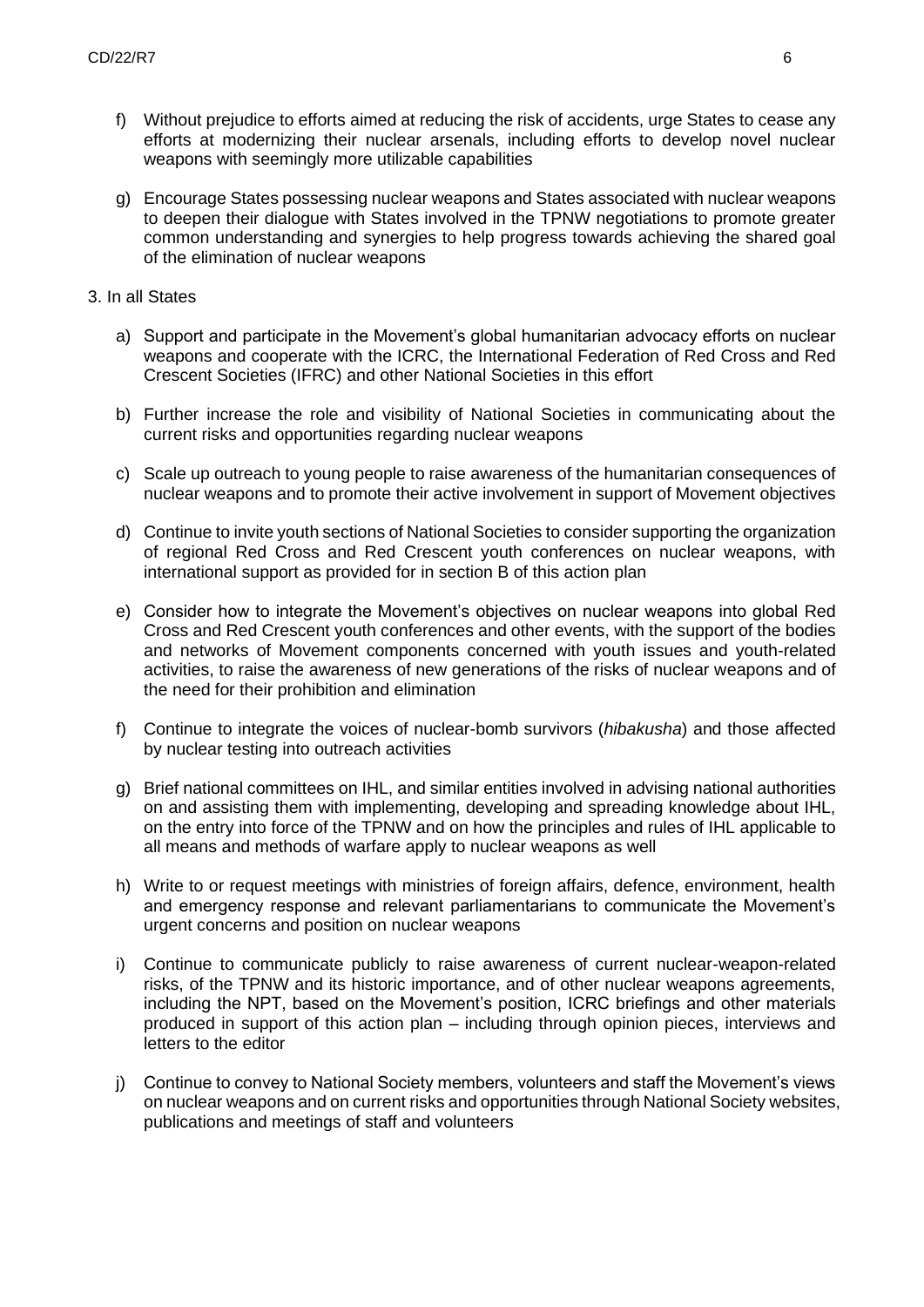- k) Host public seminars and events on nuclear weapons for specific groups, such as parliamentarians, health professionals, the scientific community, emergency responders and academics
- l) Continue to communicate and cooperate with national organizations working in the fields of health, the environment and emergency response, and with long-standing organizations working on nuclear-weapon issues, in accordance with the National Society's mandate and the Fundamental Principles
- m) Continue to include lectures on the humanitarian consequences and legal aspects of nuclearweapon use during training in IHL and other dissemination activities for policymakers, the armed forces and civil society
- n) Raise awareness among financial institutions and companies involved in producing or selling nuclear weapons or components about the catastrophic humanitarian consequences of nuclear weapons and the relevant principles and rules of IHL
- o) Intensify efforts to promote this action plan through regional Movement structures, share information with other National Societies and, where possible, consider joint or coordinated approaches to governments on a regional basis
- p) Pursuant to Article 8(5) of the TPNW, and as members of the IFRC, endeavour to attend the TPNW meeting of States Parties and the review conferences as observers, to the extent possible and appropriate

#### **B. Global coordination and support**

- a) The Movement Support Group, established under Resolution 4 of the 2017 Council of Delegates, will continue its work for the period of this action plan.
- b) Each National Society should name a focal point on nuclear weapons within the National Society, if this was not already done under the 2018–2021 action plan, and inform the ICRC and the IFRC who this person is by 1 October 2022.
- c) At the global level, the ICRC, with the assistance of the Movement Support Group, will lead the promotion of adherence to and full implementation of the TPNW, as well as other international agreements with similar objectives, such as the NPT, including by participating in and reporting on multilateral forums and other relevant global, regional and national events, and supporting National Societies, as needed.
- d) The ICRC will provide interactive briefings on the content of the TPNW and the NPT, as needed, and formulate key messages for and with National Societies in specific regions and contexts, to promote and facilitate, as appropriate, timely national action among authorities and the public.
- e) The ICRC, with the assistance of the Movement Support Group, will prepare professional communication materials, including social and traditional media tools, model letters, talking points and opinion editorials to support National Societies in reaching out to their audiences as appropriate and according to their mandate, capacities and circumstances.
- f) The ICRC, the IFRC and National Societies will give the assistance provided for in the TPNW, pursuant to its Article 7(5) (International cooperation and assistance), whenever so requested by States, to the extent feasible and according to their respective mandates and capacities.